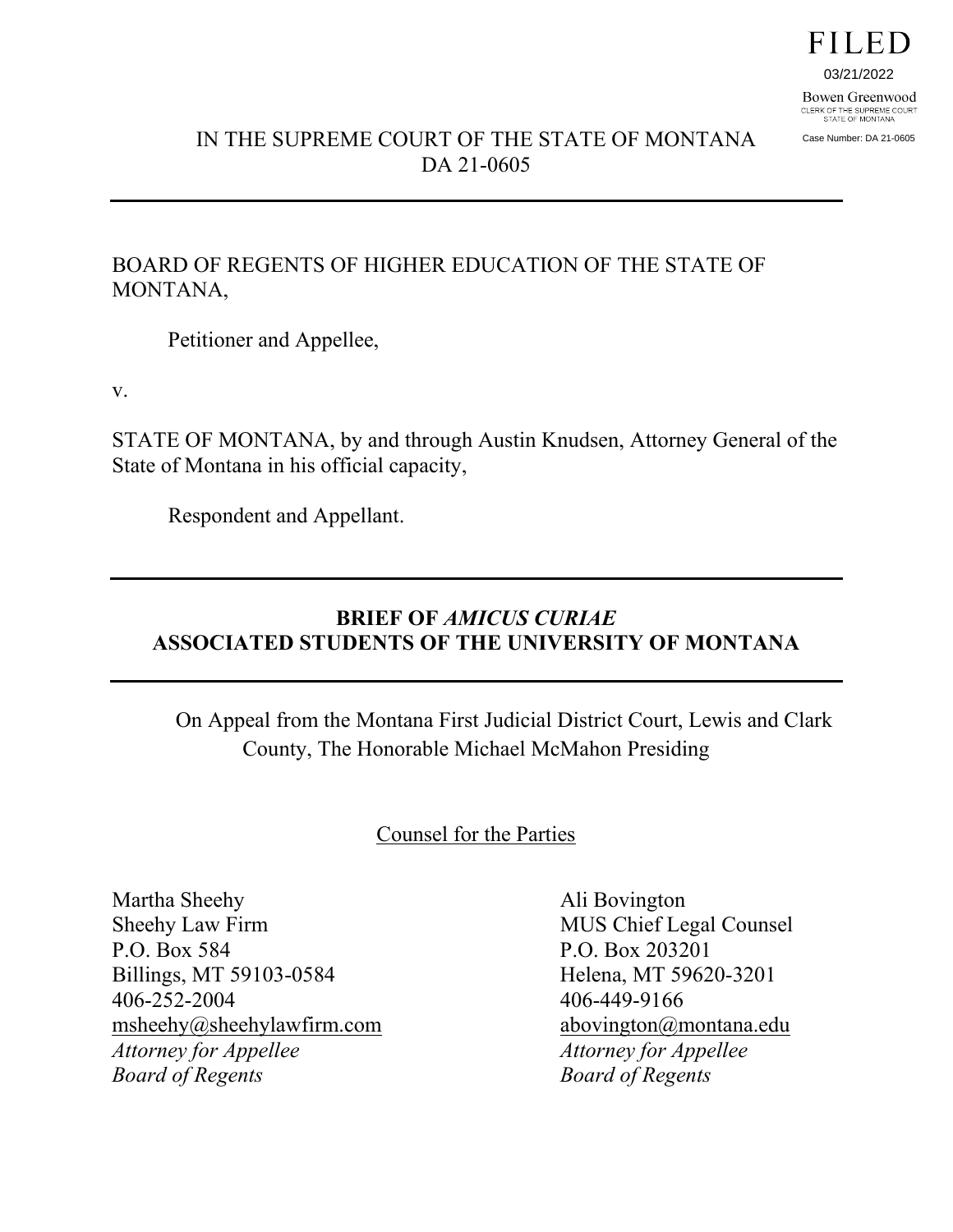Austin Knudsen, Montana Attorney General Kyle A. Gray Kristin Hansen, Lt. General Brianne C. McAfferty David Dewhirst. Solicitor General Emily J. Cross Kathleen L. Smithgall, Asst. Attorney General Holland & Hart, LLP P.O. Box 201401 401 N. 31<sup>st</sup> Street, Suite 1500 Helena, MT 59620-1401 P.O. Box 639 406-444-2026 Billings, MT 59103-0639  $david. dewhirst@mt.gov$  406-252-2166  $kathleen.smithgall@mt.gov$  kgray@hollardhart.com *Attorneys for Appellant State of Montana* [ejcross@hollandhart.com](mailto:ejcross@hollandhart.com)

*Attorneys for Appellee Board of Regents*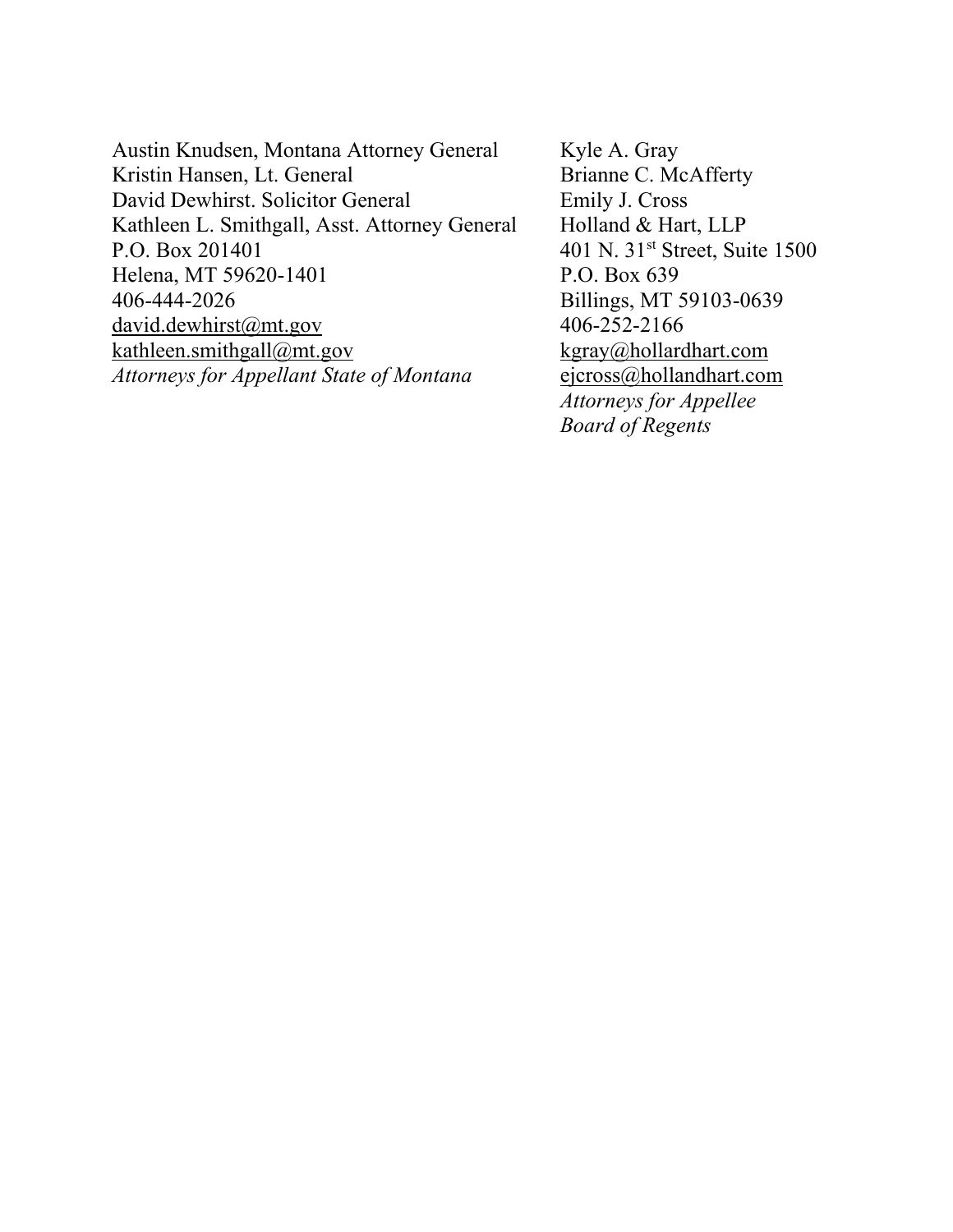## **TABLE OF CONTENTS**

|      | 11             |
|------|----------------|
|      |                |
|      | $\overline{2}$ |
|      | $\overline{2}$ |
|      | $\overline{4}$ |
|      | 4              |
|      | 6              |
|      | 9              |
|      | 9              |
| III. | 11             |
| IV.  | 13             |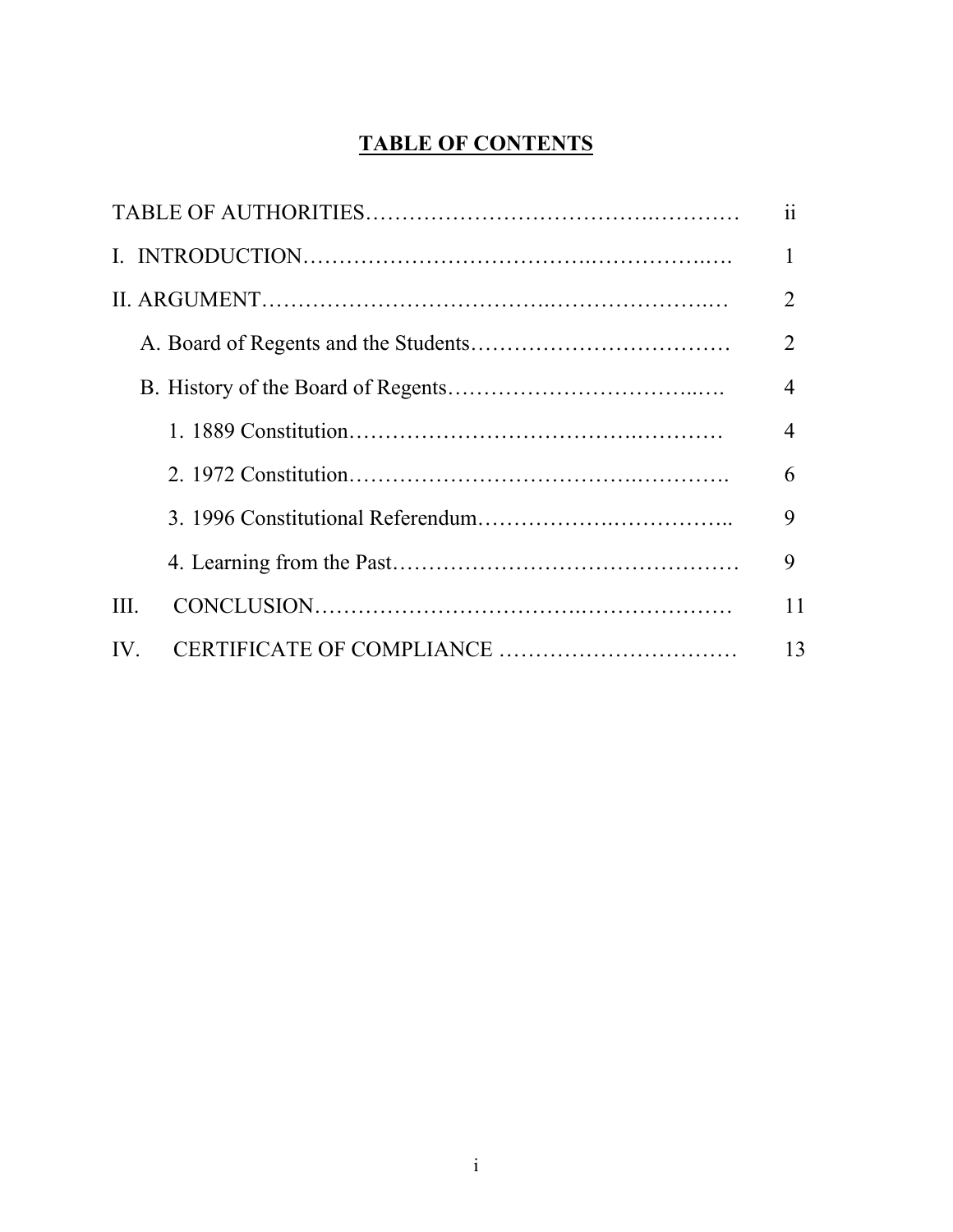## **TABLE OF AUTHORITIES**

## **CASES**

| Associated Students of the University of Montana v. The City of Missoula,                                                |
|--------------------------------------------------------------------------------------------------------------------------|
|                                                                                                                          |
| State ex rel. Pub. Serv. Comm'n v. Brannon,                                                                              |
| <b>CONSTITUTIONS</b>                                                                                                     |
|                                                                                                                          |
|                                                                                                                          |
| <b>STATUTES</b>                                                                                                          |
|                                                                                                                          |
| <b>OTHER AUTHORITIES</b>                                                                                                 |
|                                                                                                                          |
| David Aronofsky, Voters Wisely Reject Proposed Constitutional<br>Amendment 30 To Eliminate The Montana Board Of Regents, |
| EDUCATION COMMISSION OF THE STATES<br>Postsecondary Education Structures Handbook (1994) 4, 10                           |
| Edward B. Chenette, The Montana State Board of Education:<br>A Study of Higher Education in Conflict, 1884-1959 (1972)   |
| Hugh V. Shaefer, The Legal Status of the Montana University System                                                       |

*under the New Montana Constitution*, 35 Mont. L. Rev. 189 (1974)… 7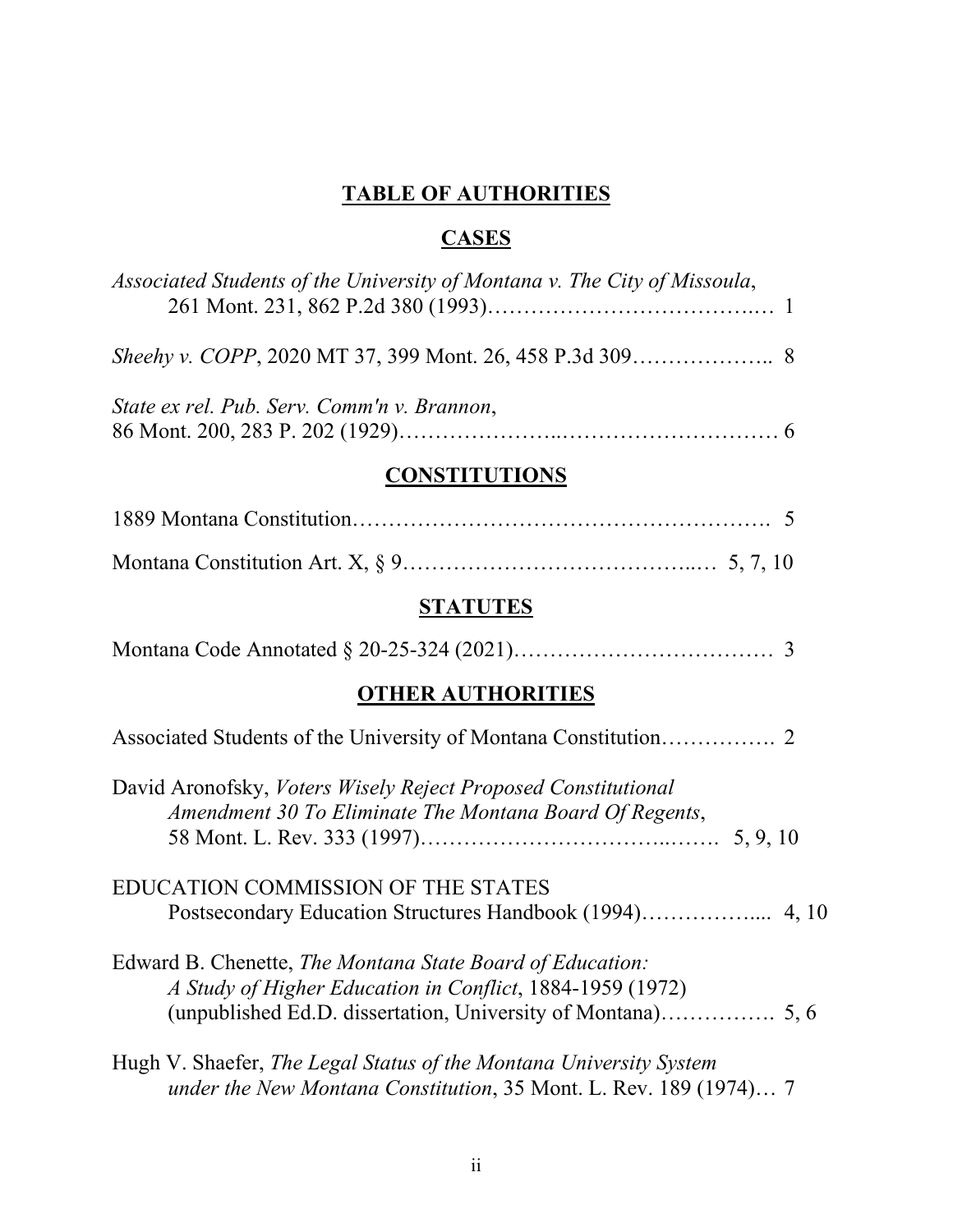| Neal H. Hutchens, <i>Preserving The Independence Of Public Higher</i><br>Education: An Examination Of State Constitutional Autonomy<br>Provisions For Public Colleges And Universities, |
|-----------------------------------------------------------------------------------------------------------------------------------------------------------------------------------------|
|                                                                                                                                                                                         |
| Michael Dimock and Richard Wike, America Is Exceptional in the<br><i>Nature of Its Political Divide, Pew Research Center, Nov. 13, 20201, 11</i>                                        |
| Office of the President, University of Montana Report of the President                                                                                                                  |
| Montana Board of Regents of Higher Education Policy and Procedures                                                                                                                      |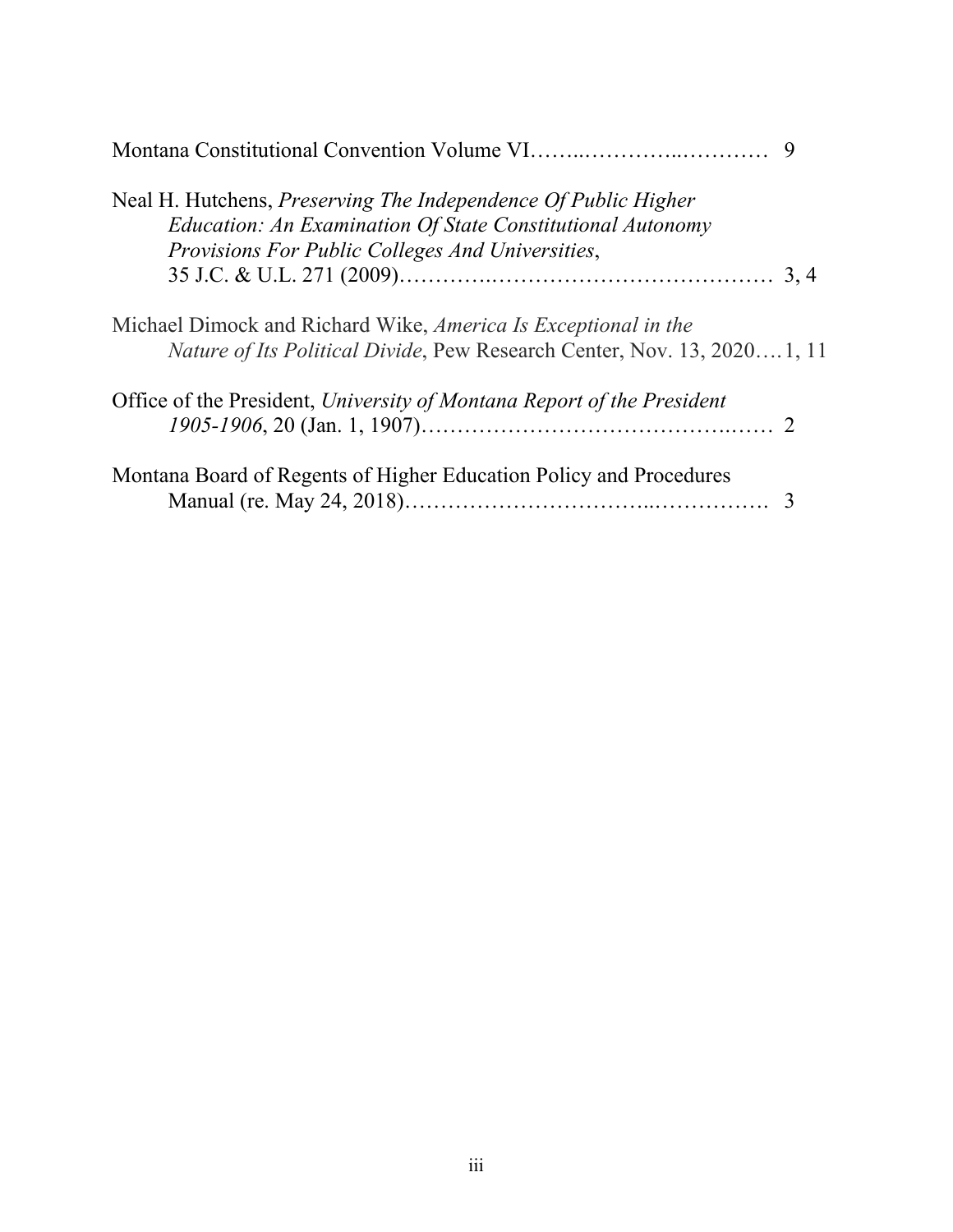### **INTRODUCTION**

It is apt that on the eve of the  $50<sup>th</sup>$  anniversary of the 1972 Montana Constitutional Convention we must be increasingly vigilant to guard against the most political branch of Montana government --the Montana Legislature-- from encroaching on an overtly politic-free zone established in the Montana Constitution. Today's political environment is significantly more partisan, more polarized, more inflammatory, with less moderation and compromise than in the past fifty years.[1](#page-5-0) We must be wary lest this unusually virulent strain of politics infect protected areas of the law. One such area is the authority granted by the Montana Constitution to the Board of Regents of Higher Education of the State of Montana (hereinafter "BoR").

The Associated Students of the University of Montana (hereinafter "ASUM") is an unincorporated association of students of the University of Montana.<sup>[2](#page-5-1)</sup> The ASUM Constitution provides that ASUM is a representative body

<span id="page-5-0"></span><sup>1</sup> Michael Dimock and Richard Wike, *America Is Exceptional in the Nature of Its Political Divide*, Pew Research Center, Nov. 13, 2020, [https://www.pewresearch.org/fact-tank/2020/11/13/a](https://www.pewresearch.org/fact-tank/2020/11/13/)merica-is-exceptional-in-thenature-of-its-political-divide/ (last visited Mar. 15, 2022).

<span id="page-5-1"></span><sup>2</sup> *Associated Students of the Univ. of Mont. v. The City of Missoula*, 261 Mont. 231, 234, 862 P.2d 380, 381 (1993).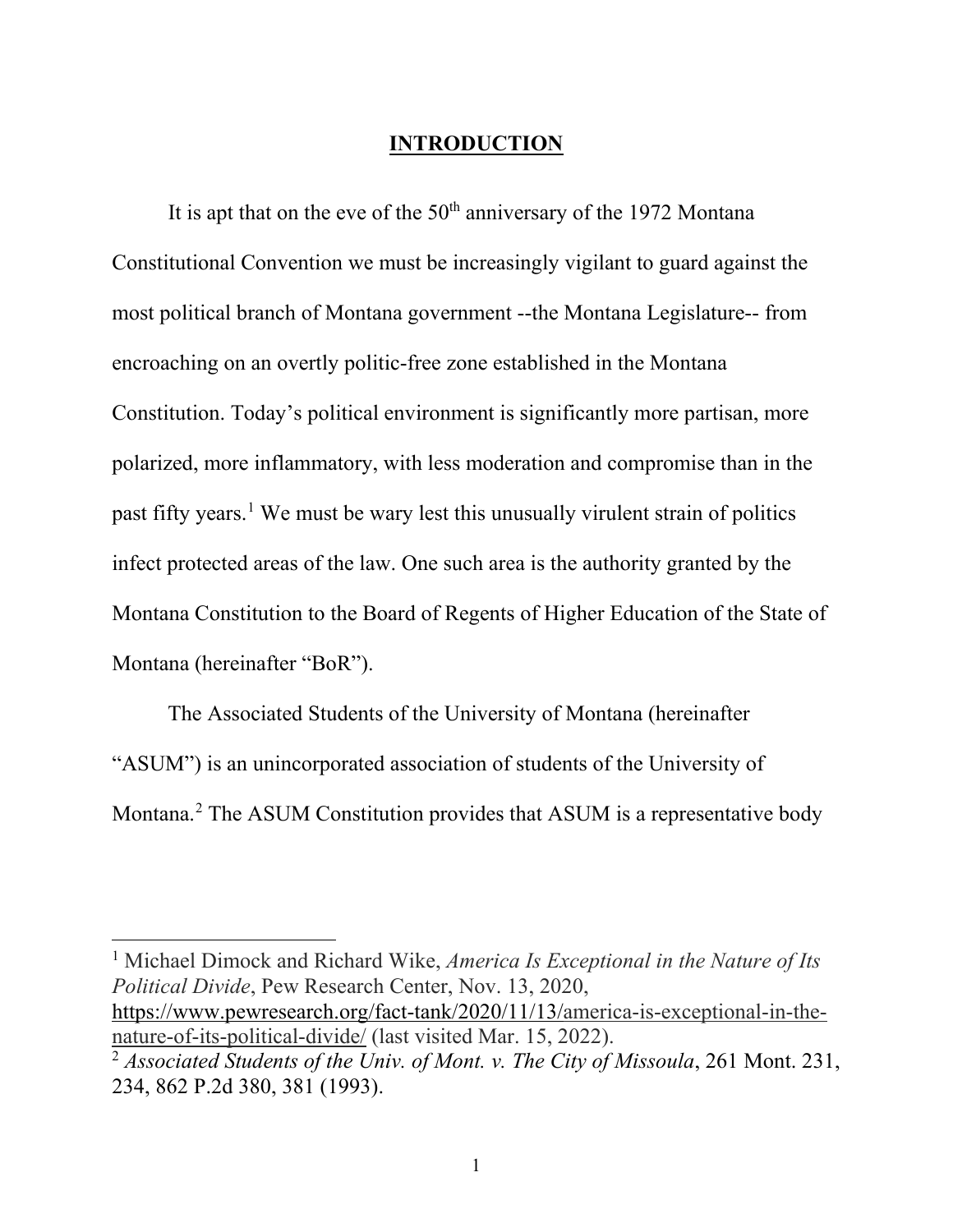of the University of Montana students, and its "primary responsibility is to serve as an advocate for the general welfare of the students."[3](#page-6-0)

ASUM recognizes that the University of Montana student body is extremely diverse, with individual members having widely varying opinions on the wisdom and propriety of the possession of guns on the University campuses. In the role of *amicus curiae* in this matter, ASUM will not argue that particular policy issue. Rather, this brief will elucidate upon the rationale behind and significance of the BoR's unique authority over the Montana system of higher education, and by extension over the day-to-day lives of Montana University System students.

### **ARGUMENT**

#### A. BoR – Student Relationship

ASUM was formed in 1906 as a critical component of the University of

Montana and the Montana University System as a whole.<sup>[4](#page-6-1)</sup>

Since the BoR was established by the Montana Constitution in 1972, the

relationship between it and ASUM has developed into a collaborative one, part of a

<span id="page-6-0"></span><sup>3</sup> ASUM Const. Art. 2, [§§](https://plus.lexis.com/search/?pdmfid=1530671&crid=6b6fadda-5ad0-4d75-ad1d-2464acc88581&pdsearchterms=Flint+v.+Dennison%25252C+488+F.3d+816&pdtypeofsearch=searchboxclick&pdsearchtype=SearchBox&pdstartin=&pdpsf=&pdqttype=and&pdquerytemplateid=&ecomp=s8ttk&earg=pdsf&prid=b1190741-13cb-4478-a842-60ac600f8e9c%23) 1, 4.

<span id="page-6-1"></span><sup>&</sup>lt;sup>4</sup> The University of Montana's student body and faculty "felt the need of a strong centralized organization for the control of student activities", and the purpose of ASUM was for the "control of all matters of general student concern." Office of the President, *University of Montana Report of the President 1905-1906*, at 20 (Jan. 1, 1907).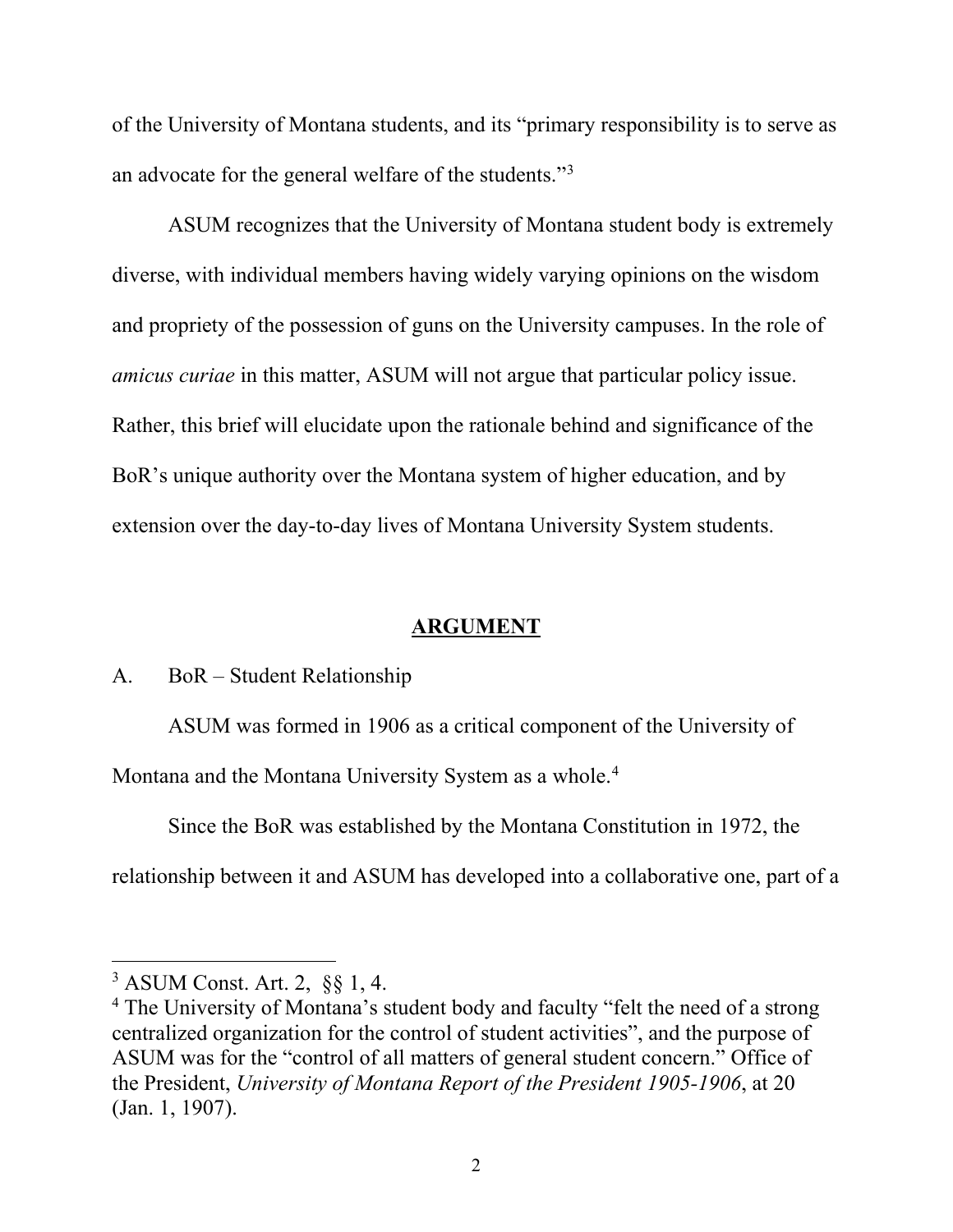system commonly known as 'shared governance'. The Constitutional authority granted to the BoR over the Montana University System necessitated the development of a working system of shared governance which provides for a large role for students. ASUM, other student associations, and individual students consistently participate in this system of governance in a variety of ways. A seat on the BoR is reserved for a student within the Montana University System. Each campus sends a delegation of student leaders to the bi-monthly board meetings. The BoR and those students carve out time to meet separately and informally at every meeting. ASUM and the other student associations often propose amendments to policies, fee proposals, and initiatives. Students are thereby integral to the policy processes at the BoR. [5](#page-7-0) Institutional BoR autonomy over dayto-day affairs is of critical importance to the student purpose and experience in higher education and constitutes one of the distinguishing features of American higher education.<sup>[6](#page-7-1)</sup>

<span id="page-7-0"></span><sup>&</sup>lt;sup>5</sup> There are many examples of the collaborative relationship in BoR policy and Montana law, including but not limited to: Changes in tuition or fees, Policy 940.12.1(D), Montana Board of Regents of Higher Education Policy and Procedures Manual (rev. May 24, 2018). Consultation with ASUM regarding regulation of firearms. Mont. Code Ann. § 20-25-324.

<span id="page-7-1"></span><sup>6</sup> Neal H. Hutchens, *Preserving the Independence of Public Higher Education: An Examination of State Constitutional Autonomy Provisions for Public Colleges and Universities*, 35 J.C. & U.L. 271, 278 (2009) (citing Robert O. Berdahl et al., *The Contexts of American Higher Education*, in American Higher Education in the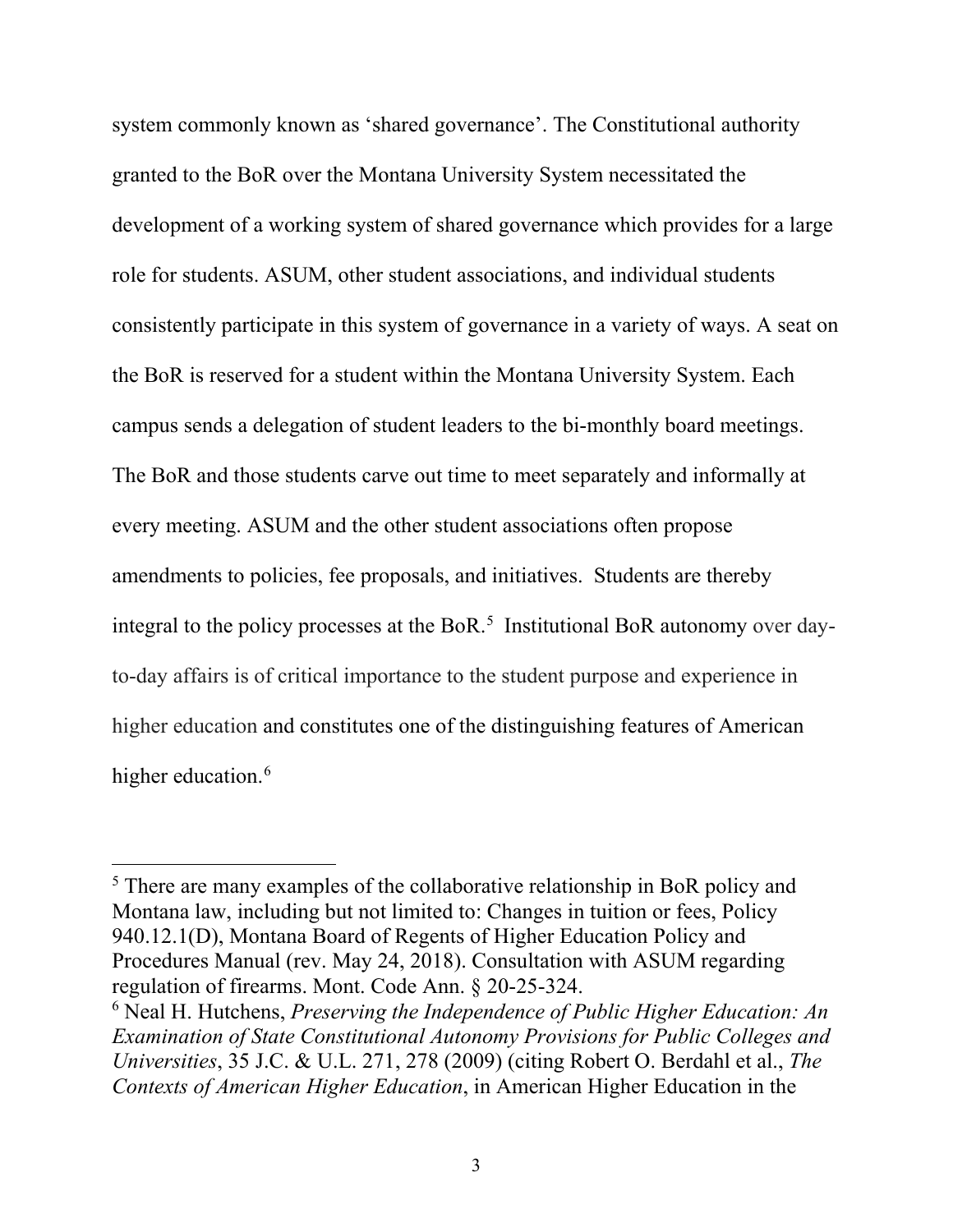This collaborative 'shared governance' relationship is not feasible between students and the Montana Legislature. By it's very nature, meeting only once every two years and with restricted public access, the Legislature is unable to collaborate with students in any meaningful way regarding Montana University System policy.[7](#page-8-0) The only means to ensure that student voices are heard *and* considered on gun policy, or any policy, is to adhere to the BoR system of shared governance over the Montana University System contemplated by the 1972 Constitutional convention delegates.[8](#page-8-1)

### B. History of BoR

 $\overline{a}$ 

The BoR has Constitutional autonomy that represents a distinctive governance mechanism in public higher education.[9](#page-8-2) The history of the BoR demonstrates that choice of mechanism was intentional and for a well-defined purpose.

Twenty-First Century: Social, Political, and Economic Challenges 1, 5-8 (Philip G. Altbach et al. eds 1999).

<span id="page-8-0"></span> $<sup>7</sup>$  In fact, public access to the Legislative policy process may be diminishing.</sup> *Associated Press, et. al. v. Barry Usher*, 2022 MT 24 (2022).

<span id="page-8-2"></span><span id="page-8-1"></span><sup>&</sup>lt;sup>8</sup> "Once issues rise to the level of the governor and legislature, political as opposed to educational values tend to dominate the debate." EDUCATION COMMISSION OF THE STATES Postsecondary Education Structures Handbook (1994), at 40. <sup>9</sup> Hutchens, *supra* note 4, at 274.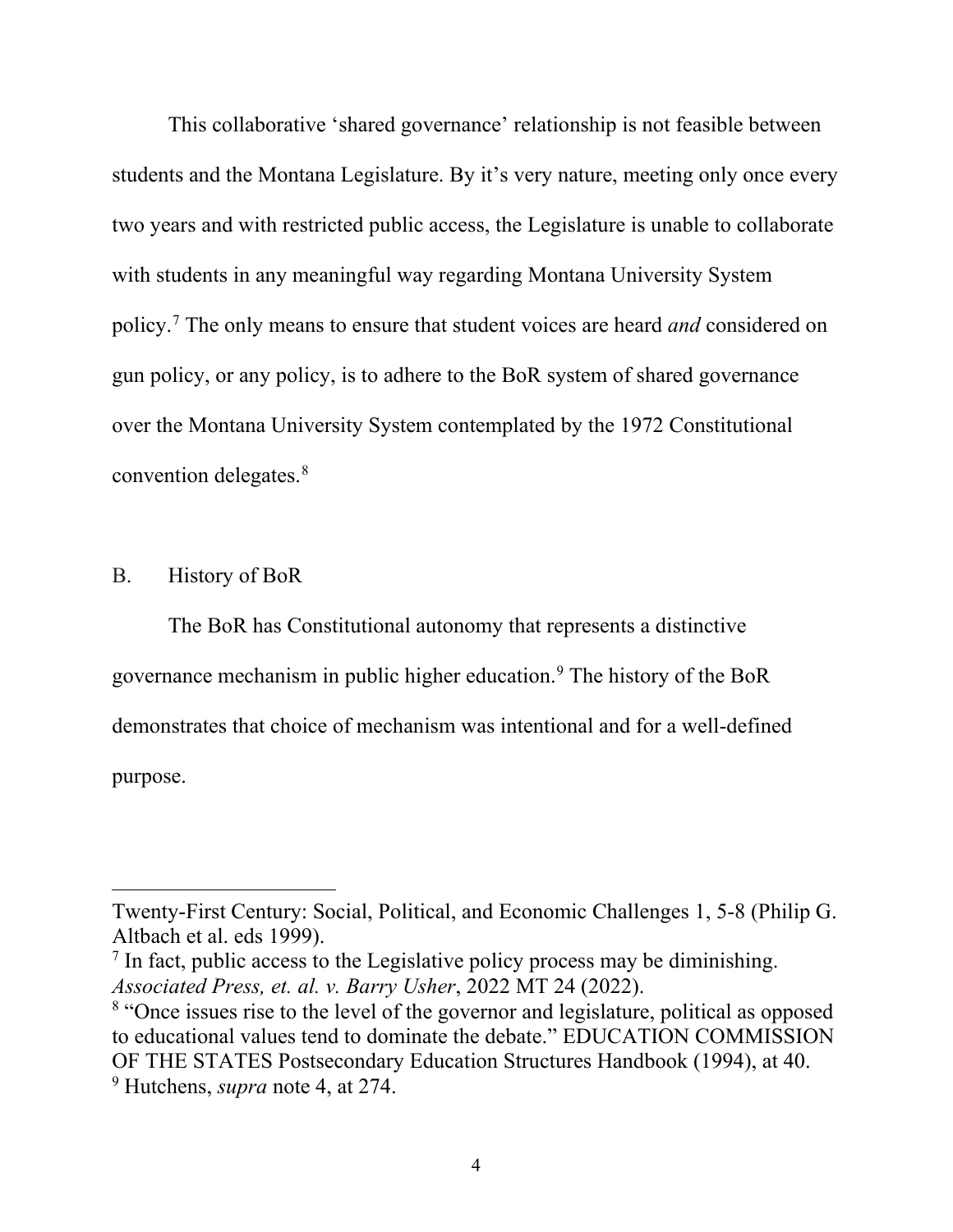#### 1. 1889 Constitution

 $\overline{a}$ 

When Montana was pursuing statehood its Constitution, approved by the United States Congress in 1885, created a Board of Regents with independent supervision over the Montana University System. The express purpose of this independent authority was to exclude political influence.[10](#page-9-0)

In 1889, however, the Constitution was amended to do away with the Board of Regents. The Montana Legislature, via a Board of Education, was thusly given control over all things higher education.<sup>[11](#page-9-1)</sup>

Between 1889 and 1972 this Board of Education model failed so spectacularly that Montana higher education became one of the most politically controversial and poorest-quality systems in the United States.[12](#page-9-2) The Legislature repeatedly and thoroughly mismanaged Montana higher education, seemingly paying no attention to what the University students and faculty wanted or

<span id="page-9-0"></span><sup>&</sup>lt;sup>10"</sup>No stronger guarantees could have been devised  $\dots$  to prevent our schools  $\dots$ from falling into the hands or under the influence of any sect, or creed, or political party." (discussing the 1884 constitutional provision creating a Board of Regents to oversee the University System). Edward B. Chenette, *The Montana State Board of Education: A Study of Higher Education in Conflict*, 1884-1959 (1972) (unpublished Ed.D. dissertation, University of Montana) at 24 (citing Joseph K. Toole, et al., Committee on Address, *An Address to the Voters of the Territory of Montana*, February 9, 1884).

<span id="page-9-1"></span><sup>11</sup> 1889 Mont. Const. art. XI § 11, 1972 Mont. Const. art. X, § 9(2)(a).

<span id="page-9-2"></span><sup>12</sup> David Aronofsky, *Voters Wisely Reject Proposed Constitutional Amendment 30 to Eliminate the Montana Board of Regents*, 58 Mont. L. Rev. 333, 334 (1997).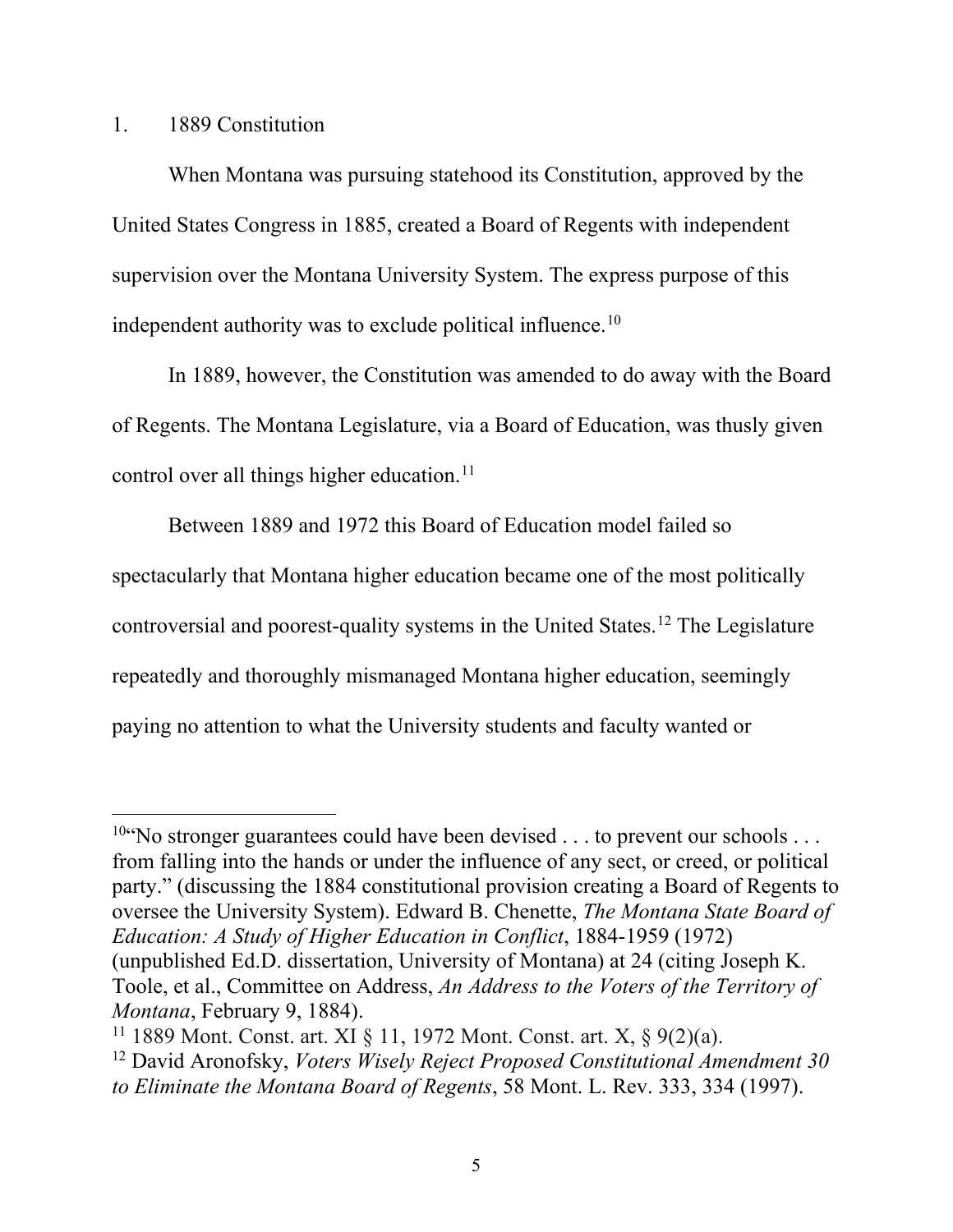needed.[13,](#page-10-0) [14,](#page-10-1) [15](#page-10-2) The political whims of the Legislature wreaked such havoc on Montana Universities during that time that nearly three-fourths of Montana high school graduates who attended college chose to do so out of state.<sup>[16](#page-10-3)</sup>

### 2. 1972 Constitution

The (re-)creation of the BoR in the 1972 Constitution was an intentional and explicit repudiation of the prior system of Legislative control over higher education in Montana. The Legislature's authority over higher education was eradicated by establishing the BoR as a constitutional entity with the "full power, responsibility and authority to supervise, coordinate, manage and control the Montana university system."<sup>[17](#page-10-4)</sup>

<span id="page-10-0"></span><sup>&</sup>lt;sup>13</sup> In 1929, the Montana Supreme Court upheld the validity of a 1927 law requiring the Bozeman campus to do free chemical testing of oil products for other state agencies and the Board was powerless to stop it. *See State ex rel. Pub. Serv. Comm'n v. Brannon*, 86 Mont. 200, 283 P. 202 (1929)*.* The Court found that, because of the Board's dependence on the legislature, it was simply another agency of the state government and a part of the executive department subject to legislative control. *Id.* at 209.

<span id="page-10-1"></span><sup>&</sup>lt;sup>14</sup> Despite the Depression, the Legislature approved two new State Universities even though the existing four institutions were desperately hurting for money. "Two less wise decisions, in view of the times, could not have been made by Montana's legislators. The state's four institutions of higher education, already established, were languishing for want of adequate funds." Chenette*, supra* note 7, at 314.

<span id="page-10-2"></span><sup>&</sup>lt;sup>15"</sup>The Legislature passed a bill abolishing the chancellor position in response to Chancellor Brannon's public criticism of the Legislature's refusal to fund the campuses." *Id.* at 351.

<span id="page-10-3"></span><sup>16</sup> *Id*. at 314, 471-477.

<span id="page-10-4"></span><sup>&</sup>lt;sup>17</sup> Mont. Const. art. X.  $\frac{6}{9}(2)(a)$ .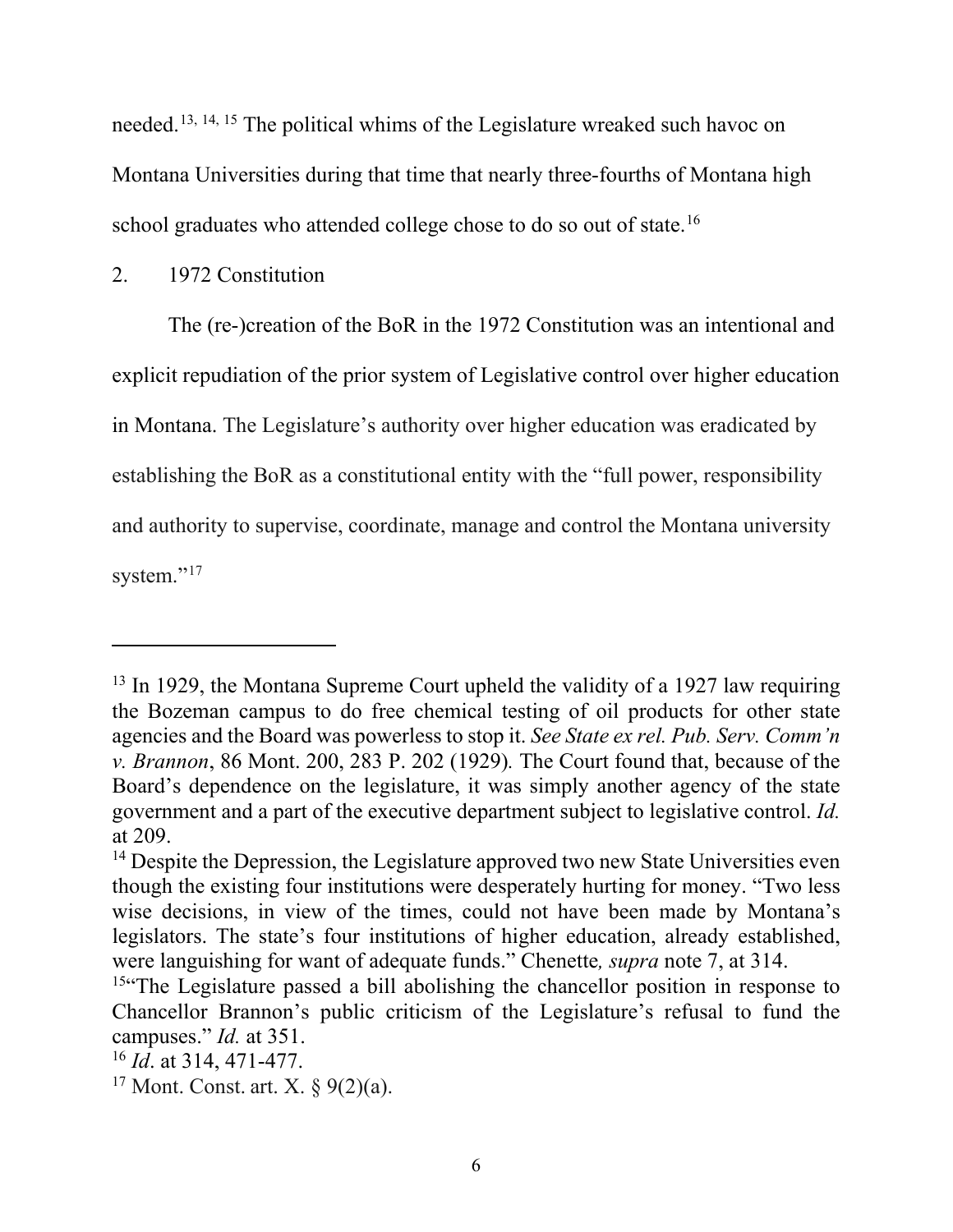"It seems evident even from the briefest reading that the function of defining powers and duties of the board hasshifted from one of absolute legislative prerogative to that of the board limited only by the express language of the constitution and reasonable interpretation that common understanding would infer from such language…[The] role of the legislature in higher education has been narrowed from one of defining all powers and duties of the board to only the functions of appropriation, audit, setting by statute the terms of office of members of the board and assigning additional educational institutions to the control of the board."[18](#page-11-0)

Various amendments were discussed at the Constitutional Convention regarding the relationship of the BoR to the state government. Throughout, the majority of the delegates held steadfast to their belief that the authority over the higher education system "should no longer be dependent upon the legislature for the definition of their power and duties and no longer subject to various administrative and executive departments of state government."<sup>[19](#page-11-1)</sup>

<span id="page-11-0"></span><sup>18</sup> Hugh V. Shaefer, *The Legal Status of the Montana University System under the New Montana Constitution*, 35 Mont. L. Rev. 189, 191 (1974). The Montana Constitution provides in Art.  $X \S 9$  that the legislature has the power to assign other duties to the state board of education *exclusively* in the context of the K-12 public school system. There is no corresponding limiting language found in any of the provisions regarding the Board of Regents via a vis the legislature's power. *Id*. at 192.

<span id="page-11-1"></span><sup>&</sup>lt;sup>19</sup> *Id.* at 196. One amendment, however, was approved: The Board of Regents would be subjected to both legislative as well as executive audit of their funds. *Id.* at 197. The other explicit controls that the delegates granted the legislature were through appropriation, confirmation of gubernatorial appointments, and assignment of other educational institutions for their supervision *Id.* at 198.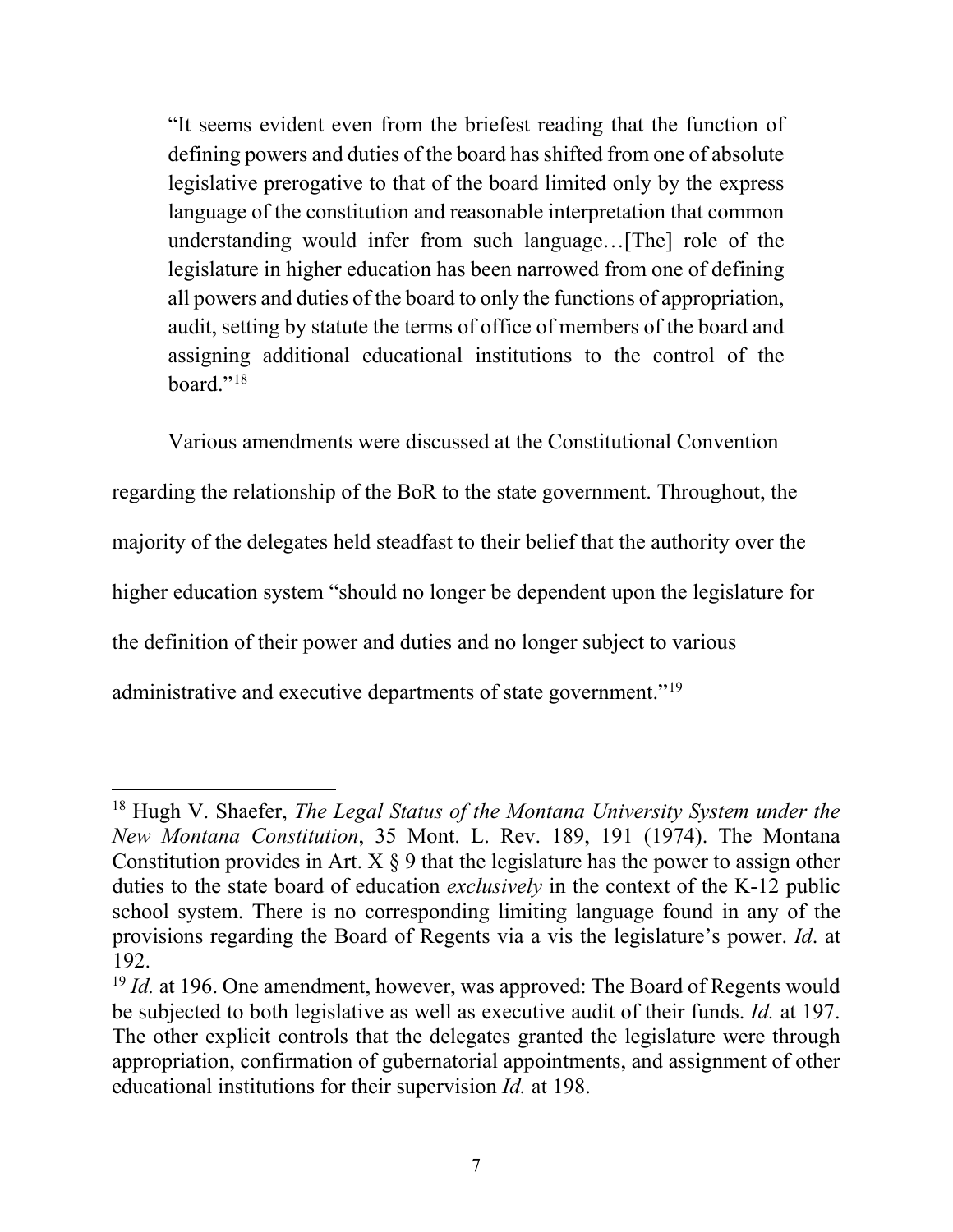The framers of the Montana Constitution unequivocally sought to keep the University System separate from outside political pressure.<sup>[20](#page-12-0)</sup> Delegate Richard Champoux's statements on March 11, 1972 are emblematic of those efforts, expressing concern that higher education have an authority protected from the "growing power of the centralized bureaucratic state":

And I want to put that on the record as the intent of this committee that this unit would tend to put the house of our higher education in proper order. A Board of Regents empowered to carry out its informed judgments would be an important force for efficiency in the higher educational system.

Our centers for teaching and learning must always be immune to outside politics and ideologies for the sake of our academic integrity.

A healthy post-secondary educational system must have freedom from political changes of fortune, while still maintaining its responsibility and accountability to the state. The institutions themselves, the centers of teaching and learning, must be immune from external political or ideological pressures.

The unique character of the college and university stands apart from the business-as-usual of the state. Higher learning and research is a

<span id="page-12-0"></span> $20$  "A review of the 1972 constitutional convention debate over MONT. CONST. art. X, § 9, is helpful in determining the intent of the framers regarding the bounds of the BoR's authority; namely to place the Montana University System beyond the political influence of the legislature." *Sheehy v. Comm'r of Pol. Pracs. for State*, 2020 MT 37, ¶ 33, 399 Mont. 26, 37, 458 P.3d 309, 315 (J. McKinnon specifically concurring).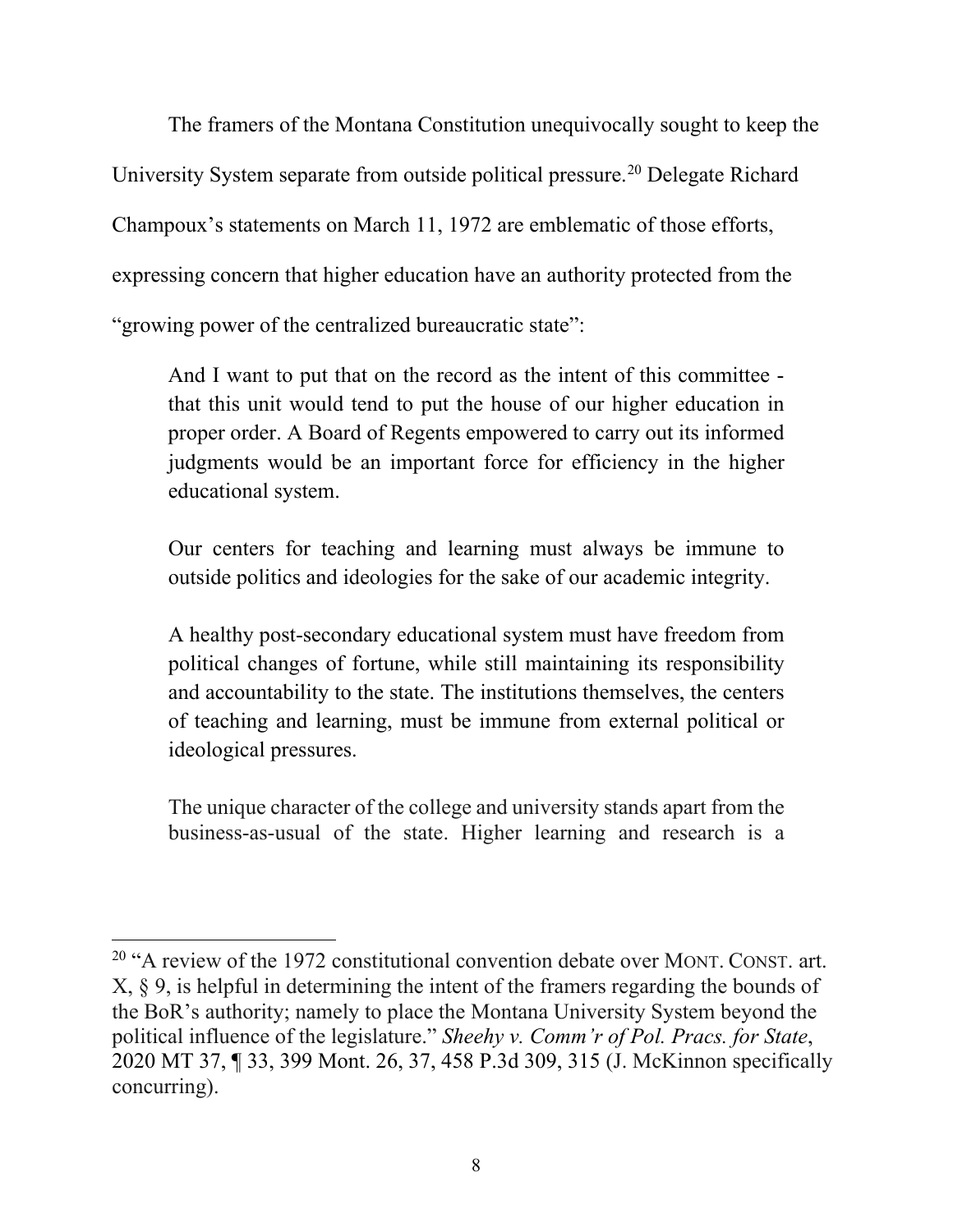sensitive area which requires a particular kind of protection not matched in other administrative functions of the state.<sup>[21](#page-13-0)</sup>

#### 3. 1996 Constitutional Referendum

Proposed Constitutional Amendment 30 (C-30) was an effort by the Montana Legislature to control higher education by once again abolishing the BoR. C-30 would have replaced the constitutionally autonomous BoR with a much weaker Education Commission directed by a gubernatorial employee with powers set solely by the Montana Legislature.

On November 5, 1996, Montana voters made one of the most significant

higher education policy decisions in the state's history by resoundingly rejecting

C-30 by a margin of 37-63 percent.<sup>[22](#page-13-1)</sup>

### 4. Learning from the Past

 $\overline{a}$ 

Montana history is replete with evidence of legislative mismanagement of higher education.<sup>[23](#page-13-2)</sup> The body politic of the Legislative branch of government

<span id="page-13-0"></span><sup>21</sup> Montana Constitutional Convention: Verbatim Transcript (Volume VI), 2053- 2057 (Mar. 1972),

[https://courts.mt.gov/external/library/mt\\_cons\\_convention/vol6.pdf](https://courts.mt.gov/external/library/mt_cons_convention/vol6.pdf) (last visited Mar. 15, 2022).

<span id="page-13-1"></span><sup>22</sup> Aronofsky, *supra* note 9, at 333.

<span id="page-13-2"></span><sup>&</sup>lt;sup>23</sup> Material shifts in academic decision-making authority from a state's public governing board to its political officials seems to almost guarantee more political criteria will be used to guide this authority than desirable educational values." *Id*.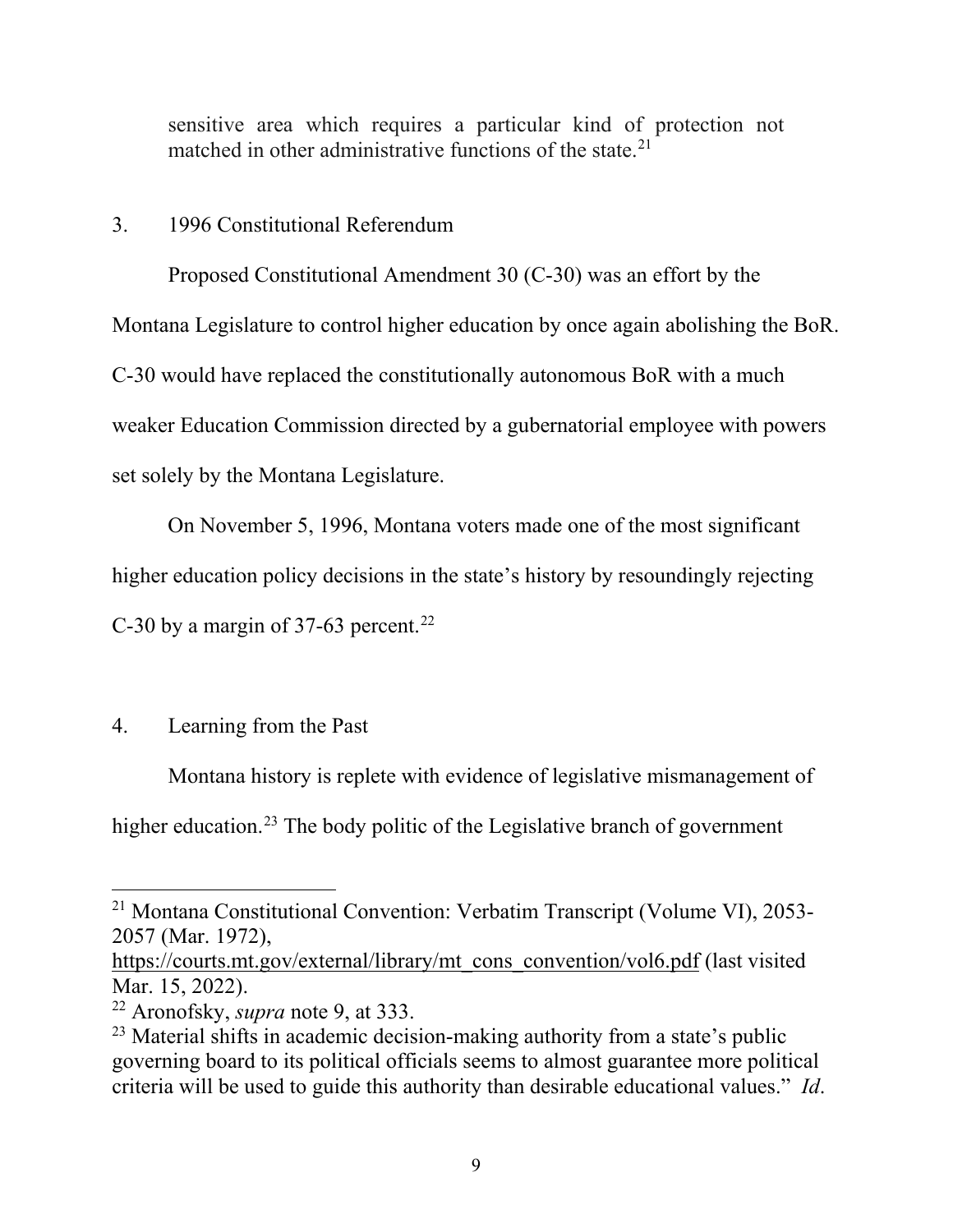makes it inherently inept at managing a system of higher education.<sup>[24](#page-14-0), [25](#page-14-1)</sup> Fortunately the language in the Montana Constitution, informed by the express intent of the framers, could not be more clear: The BoR has *full* power and authority to manage and control the Montana university system.[26](#page-14-2)

 $\overline{a}$ at 371. "[A]cademics and statesmen have long recognized that one of the guarantors of freedom itself is the freedom of inquiry which the university must, by its very nature, espouse. It follows that the autonomy of the university, i.e., its ability to govern itself and to protect itself from external pressure and manipulation, is an essential condition of its very existence. In fact, the institutional support of academic freedom is so important that . . . truly . . . the academic community cannot be free if the institution is not free." *Id*. at 391 (citing Governor Thomas H. Kean, Address to the New Jersey State Legislature (Jan. 8, 1985)).

<span id="page-14-0"></span><sup>&</sup>lt;sup>24</sup> "State higher education leadership is the most complex, difficult balancing act in state government. There are no simple answers, no absolutes. While lessons can be drawn from other states, there is no perfect model. Conflicts are the reality. The challenge is to resolve these conflicts as close to the operating level (e.g., at the campus level or through cooperation among campuses) and as close to the real problems as possible. *Once issues rise to the level of the governor and legislature, political as opposed to educational values tend to dominate the debate."* EDUCATION COMMISSION OF THE STATES Postsecondary Education Structures Handbook (1994), *supra* at 40 (emphasis added).

<span id="page-14-1"></span><sup>&</sup>lt;sup>25</sup> "The Board of Regents has successfully stabilized Montana's higher education system while at the same time eliminating significant political controversies (notwithstanding the C-30 debate) such as: those which drive so many Montanans to other states for university educations and those which caused faculty to work in fear, find other employment outside of Montana, or never come to Montana at all. Moreover, the Board has done so despite a lack of solid financial support for public higher education in Montana which has made Montana one of the country's most poorly funded public campuses." Aronofsky, *supra* note 9, at 366.

<span id="page-14-2"></span> $26$  Mont. Const art X  $\frac{89(2)}{a}$ .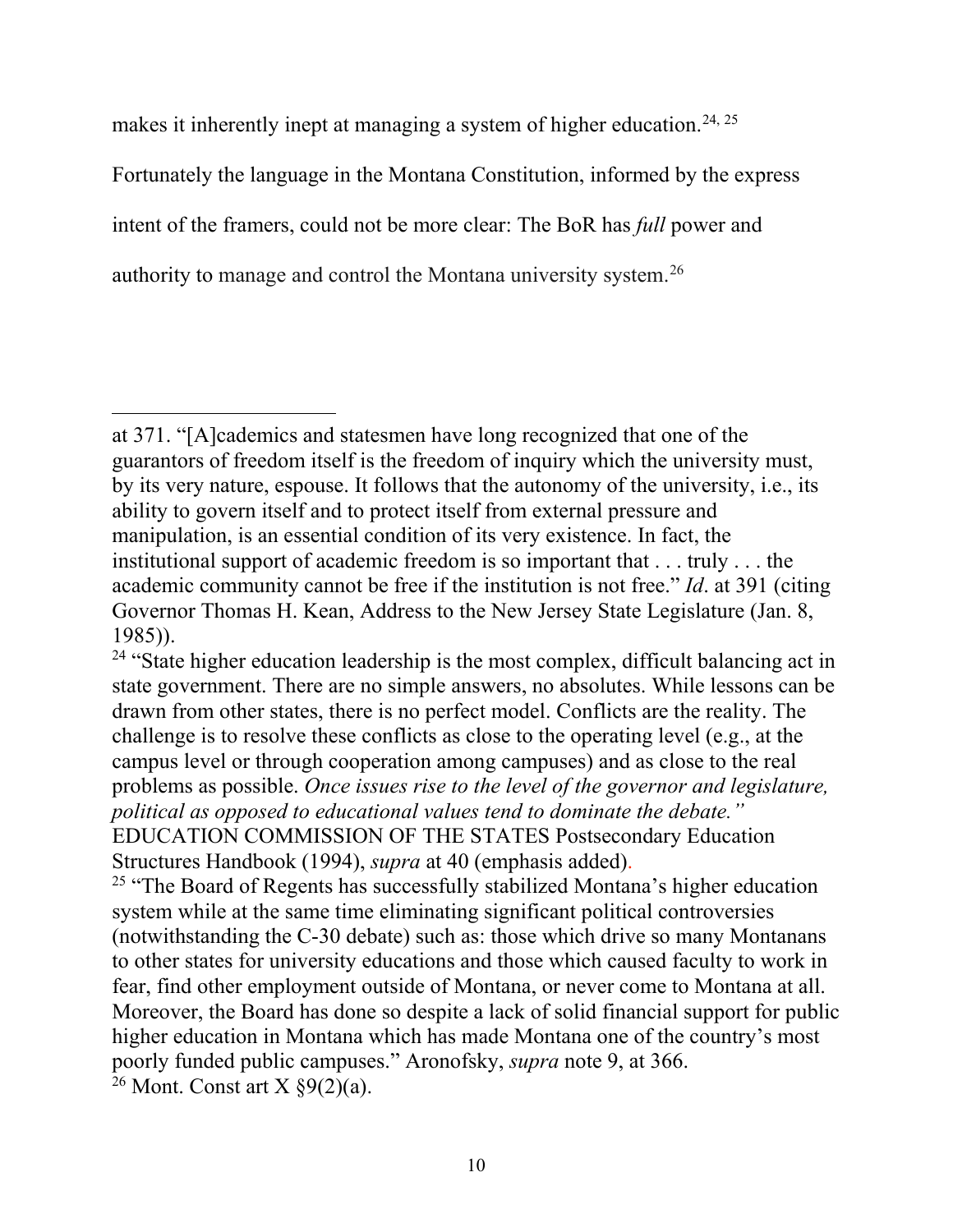#### **CONCLUSION**

Two rationales for the BoR's Constitutional authority are discussed herein; ASUM's participation in a system of shared governance, and insulating higher education from control by a political branch of government.

First, guns on campus is but one example of the myriad of policy work which ASUM has a long history of hashing out with the BoR. By comparison, the Montana Legislature does not have a collaborative relationship with ASUM and thus students are systematically excluded from any legislative higher education policy-making.[27](#page-15-0)

Second, the American political divide has rarely been as contentious and polarized as it is today.[28](#page-15-1) The issue of guns on university campuses is an appropriately controversial example of the current political environment. The issue has become a broad political agenda far beyond that of a mere health and safety regulation or policy.[29](#page-15-2) The historical lessons of politically charged legislative control make it abundantly clear why the 1972 Constitutional Convention

<span id="page-15-0"></span><sup>27</sup> *See also* the 2021 Legislature's efforts to regulate a myriad of other student behavior on University campuses, from voter registration (HB 319, 67th Leg.) to student groups (HB 349, 67th Leg.) to gender identity (HB 112, 67th Leg.). <sup>28</sup> Dimock and Wike, *supra* note 1.

<span id="page-15-2"></span><span id="page-15-1"></span> $29$  Evidenced by the content in many of the amicus briefs filed in this matter.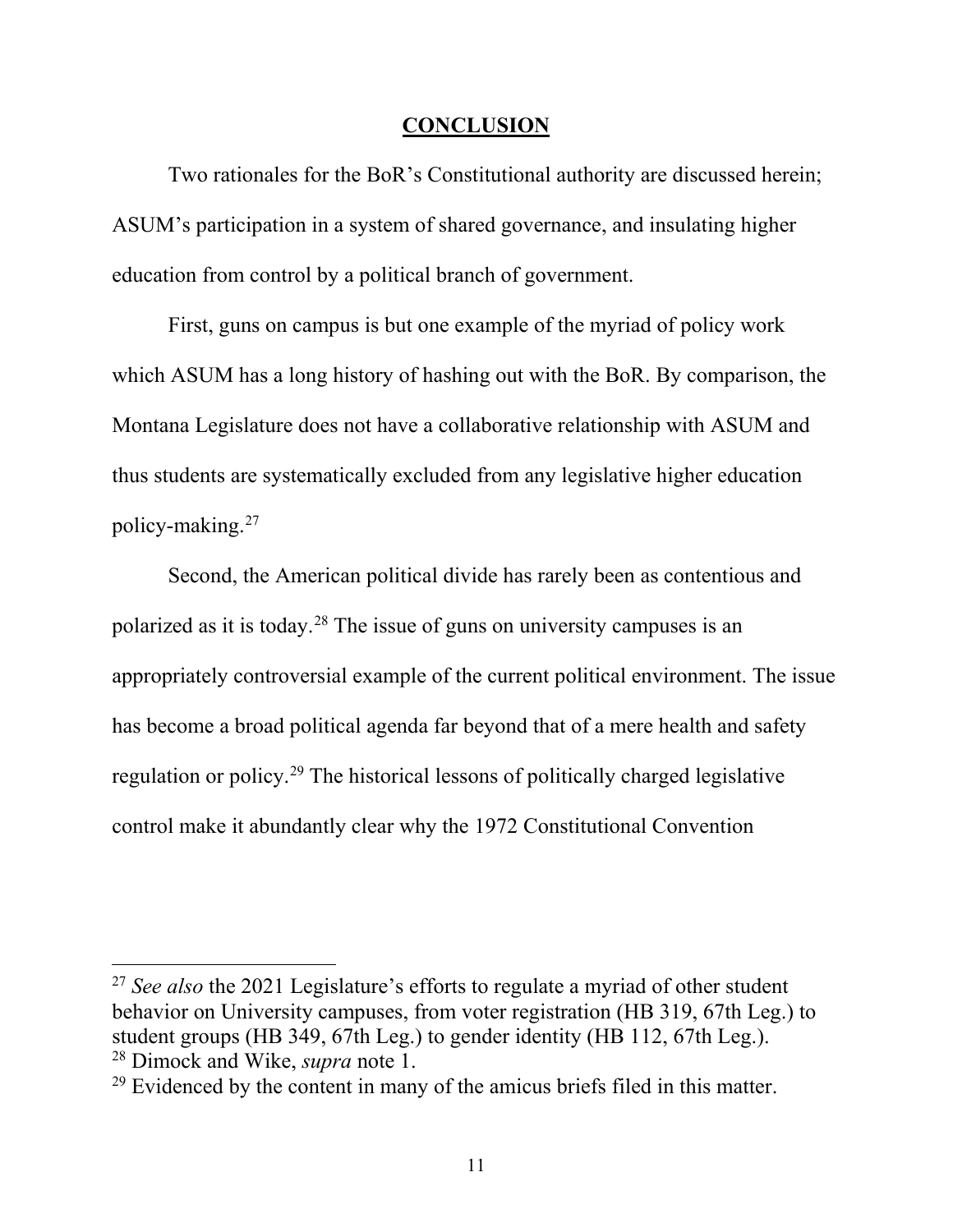endeavored to keep Montana's political branch of government from permeating high education.<sup>[30](#page-16-0)</sup>

One final historical note: In 1824 James Madison, author of the second amendment to the United States Constitution, and Thomas Jefferson, author of the Declaration of Independence, sought to enact a policy regarding guns on the fledgling University of Virginia campus. Rather than enact legislation to force behavior on a system of higher education, however, they approached the University Board to argue for a rule prohibiting firearm possession and use by students at the University. [31](#page-16-1) The merit of that policy aside, their choice of *process* is the best proven system for managing higher education. Therefore, the BoR rightfully has Constitutional "full power, responsibility, and authority"[32](#page-16-2) to make that policy decision.

WHEREFORE, ASUM supports this Court denying the appeal by the State of Montana and affirming the District Court's grant of summary judgment to the BoR.

<span id="page-16-0"></span> $30$  "The general experience is that academic life, with its emphasis on the rational, on tolerance, and on the measured examination of what is true, does not mix well with the passionate and urgent advancement of what some member of the community considers to be 'for the good' in the political arena." Clark Kerr & Marian L. Gade, *The Guardians: Board of Trustees of American Colleges; What they Do and How Well They Do It*, 89-90 (1989).

<span id="page-16-1"></span><sup>&</sup>lt;sup>31</sup> Olivia Li and The Trace, "When Jefferson and Madison Banned Guns on Campus, The Atlantic, May 6, 2016.

<span id="page-16-2"></span><sup>&</sup>lt;sup>32</sup> Mont Const., Ibid.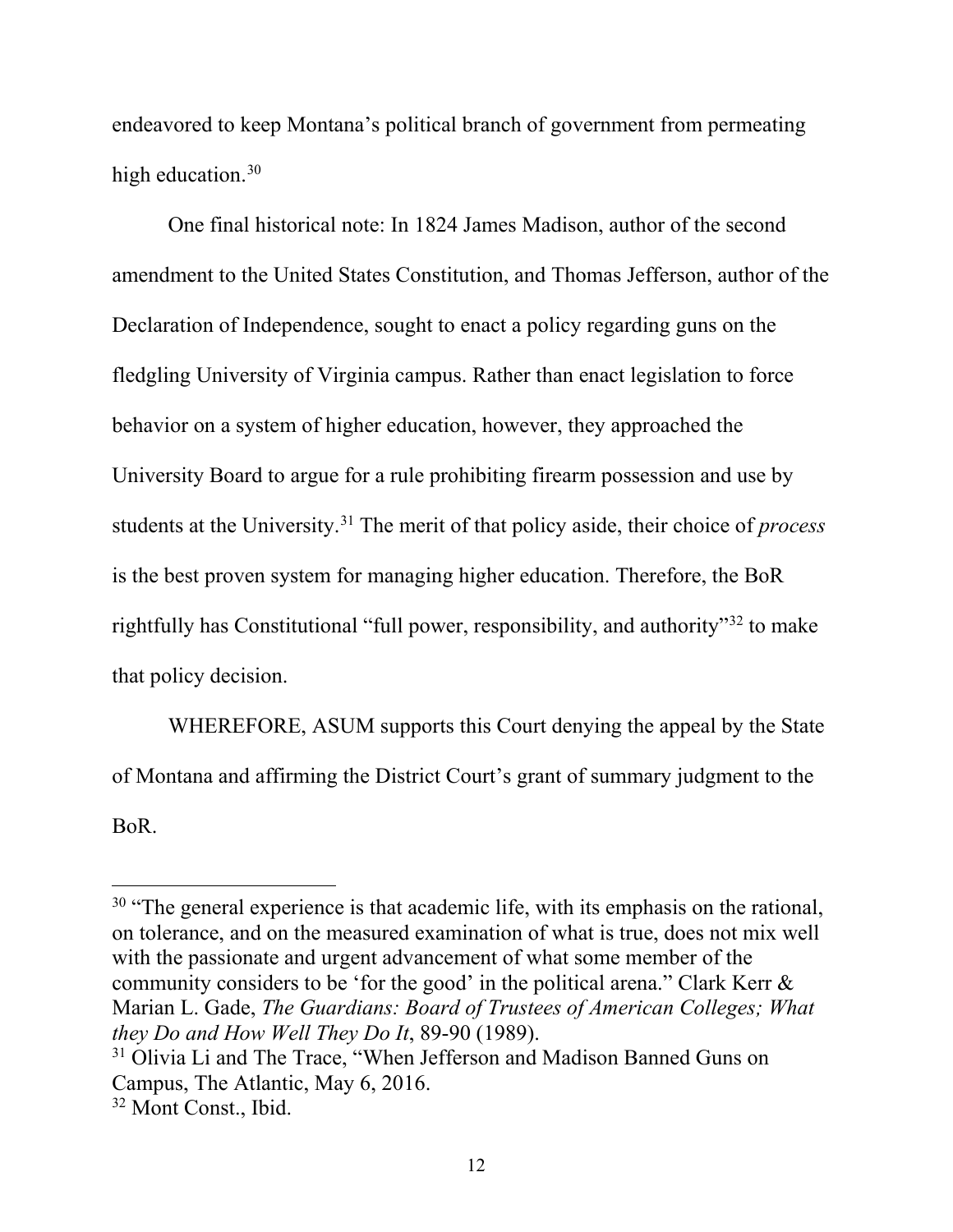#### RESPECTFULLY SUBMITTED this 21<sup>st</sup> day of March, 2022.

ASUM Legal Services

 By: Louis C. Villemez

#### CERTIFICATE OF COMPLIANCE

The undersigned, Louis C Villemez, certifies that the foregoing complies with the requirements of Rules 11 and 14(9)(b), Mont.R.App.P. The lines in this document are double spaced, except for footnotes and quoted and indented material, and the document is proportionately spaced with Times New Roman font typeface consisting of 14 characters per inch. The total word count is less than 4,000 *including* caption, table of contents, table of authorities, index of exhibits, signature blocks and certificate of compliance. The undersigned relies on the word count of the word processing system used to prepare this document.

 $\overline{\phantom{a}}$  , and the set of the set of the set of the set of the set of the set of the set of the set of the set of the set of the set of the set of the set of the set of the set of the set of the set of the set of the s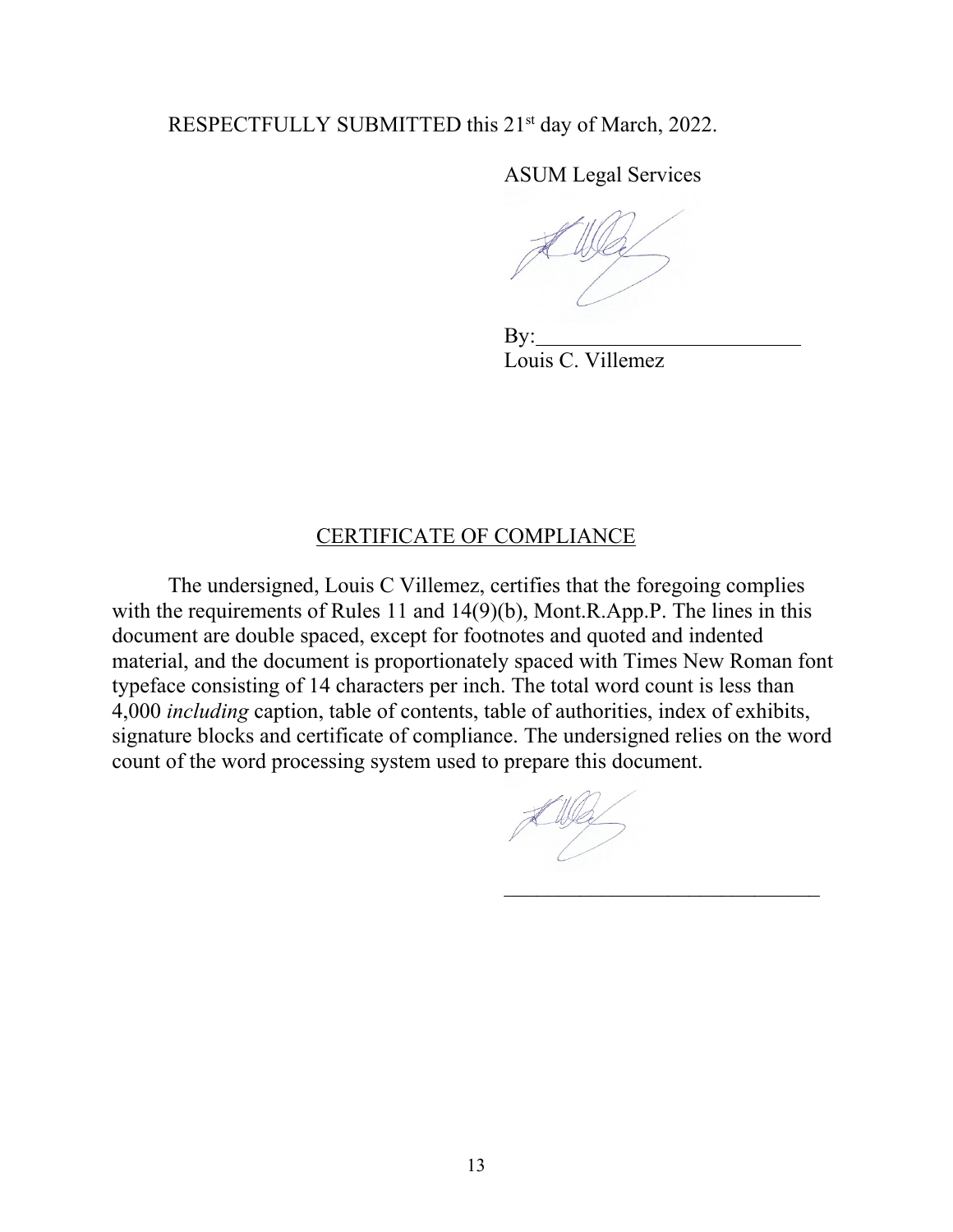#### CERTIFICATE OF SERVICE

I, Louis C. Villemez, hereby certify that I have served true and accurate copies of the foregoing Brief of Amicus Curiae to the following via eservice on March 21, 2022:

James Goetz Martha Sheehy P.O. Box 6580 Sheehy Law Firm Bozeman, MT 59771-6580 P.O. Box 584 Attorney for Montana Federation Billings, MT 59103-0584 of Public Employees, et. al. 406-252-2004

Austin Knudsen, Montana Attorney General Kyle A. Gray Kristin Hansen, Lt. General Brianne C. McClafferty David Dewhirst. Solicitor General Emily J. Cross Kathleen L. Smithgall, Asst. Attorney General Holland & Hart, LLP P.O. Box 201401 401 N. 31<sup>st</sup> Street, Suite 1500 Helena, MT 59620-1401 P.O. Box 639 406-444-2026 Billings, MT 59103-0639  $david. dewhirst@mt.gov$  406-252-2166 [kathleen.smithgall@mt.gov](mailto:kathleen.smithgall@mt.gov) kgray@hollardhart.com Attorneys for Appellant State of Montana [ejcross@hollandhart.com](mailto:ejcross@hollandhart.com)

Quentin M. Rhoades Board of Regents Rhoades & Erickson, PLLC 430 Ryman Street Ali Bovington Missoula, MT 59802 MUS Chief Legal Counsel 406-721-9700 Office of Higher Education [qmr@montanalawyer.com](mailto:qmr@montanalawyer.com) P.O. Box 203201 Attorney for Amicus Curiae Helena, MT Montana Shooting Sports Association 59620-3201

Stephen H. (Greg) Overstreet abovington@montana.edu Overstreet Law Group Attorney for Appellee 300 Main Street, Suite 203 Board of Regents

msheehy@sheehylawfirm.com Attorney for Appellee Board of Regents

Attorneys for Appellee

406-449-9166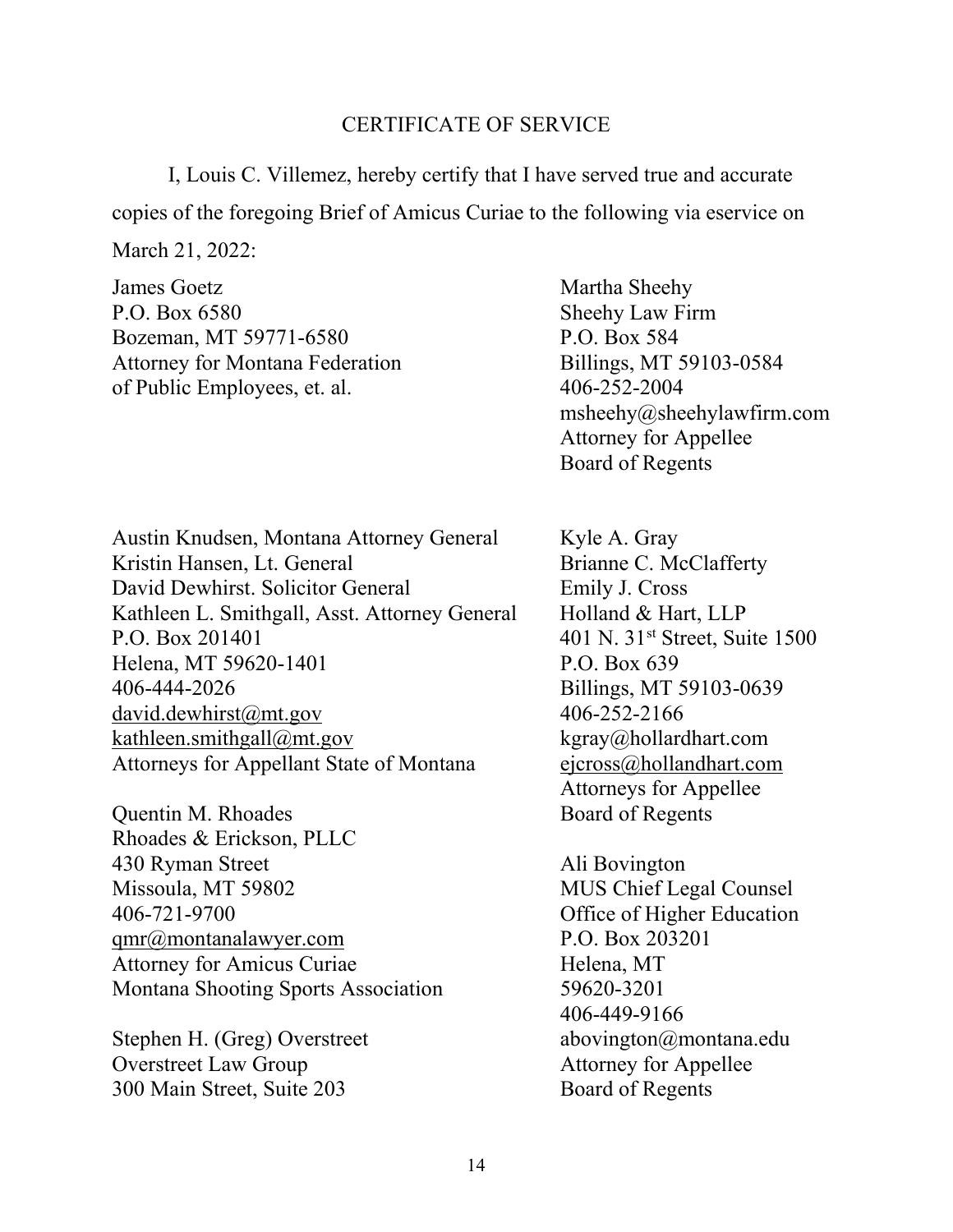Stevensville, MT 59870  $greg@overstree1awgroup.com$ Attorney for Amicus Curiae Seth Berglee P.O. Box 529

Palmer A. Hoovestal 406-487-2641 Hoovestal Law Firm, PLLC lolson@danielscomt.us 606 Lincoln Road West Attorney for Amicus Curiae Helena, MT 59624-0747 Daniels County 406-457-0970 [palmer@hoovestal-law.com](mailto:palmer@hoovestal-law.com) Attorney for Amicus Curiae Western MT Fish & Game Association

Logan P. Olson<br>O'Toole Law Firm Plentywood, MT 59254

 $\overline{\phantom{a}}$  , and the set of the set of the set of the set of the set of the set of the set of the set of the set of the set of the set of the set of the set of the set of the set of the set of the set of the set of the s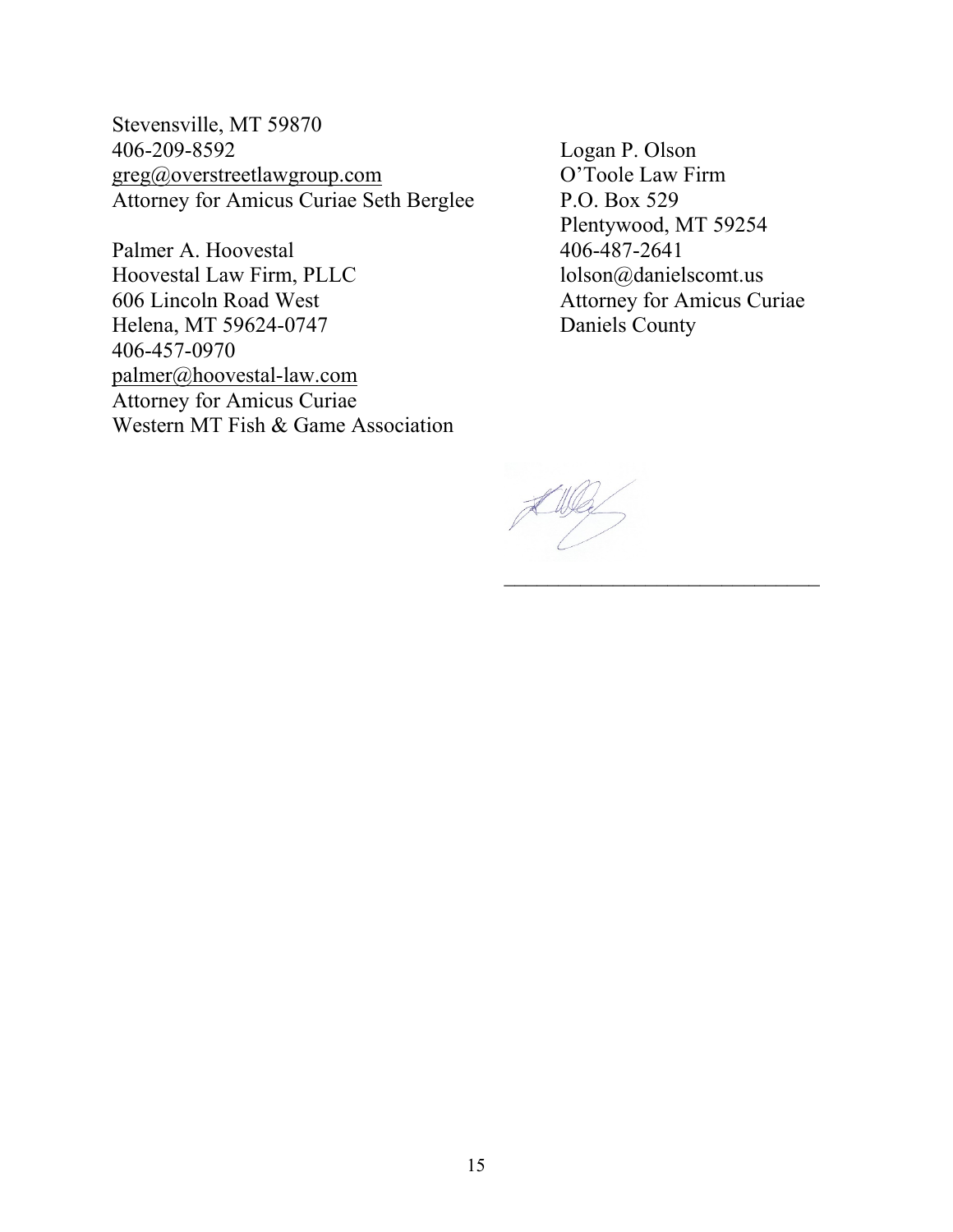#### **CERTIFICATE OF SERVICE**

I, Louis Villemez, hereby certify that I have served true and accurate copies of the foregoing Brief - Amicus to the following on 03-21-2022:

Martha Sheehy (Attorney) P.O. Box 584 Billings MT 59103 Representing: Montana Board of Regents of Higher Education Service Method: eService

Emily Cross (Attorney) 401 North 31st Street Suite 1500 P.O. Box 639 Billings MT 59103-0639 Representing: Montana Board of Regents of Higher Education Service Method: eService

Brianne McClafferty (Attorney) 401 North 31st Street, Suite 1500 P. O. Box 639 Billings MT 59103-0639 Representing: Montana Board of Regents of Higher Education Service Method: eService

Kyle Gray (Attorney) P.O. Box 639 Billings MT 59103 Representing: Montana Board of Regents of Higher Education Service Method: eService

Kathleen Smithgall (Govt Attorney) 215 N. Sanders St. Helena MT 59601 Representing: State of Montana Service Method: eService

David Dewhirst (Govt Attorney) 215 N Sanders Helena MT 59601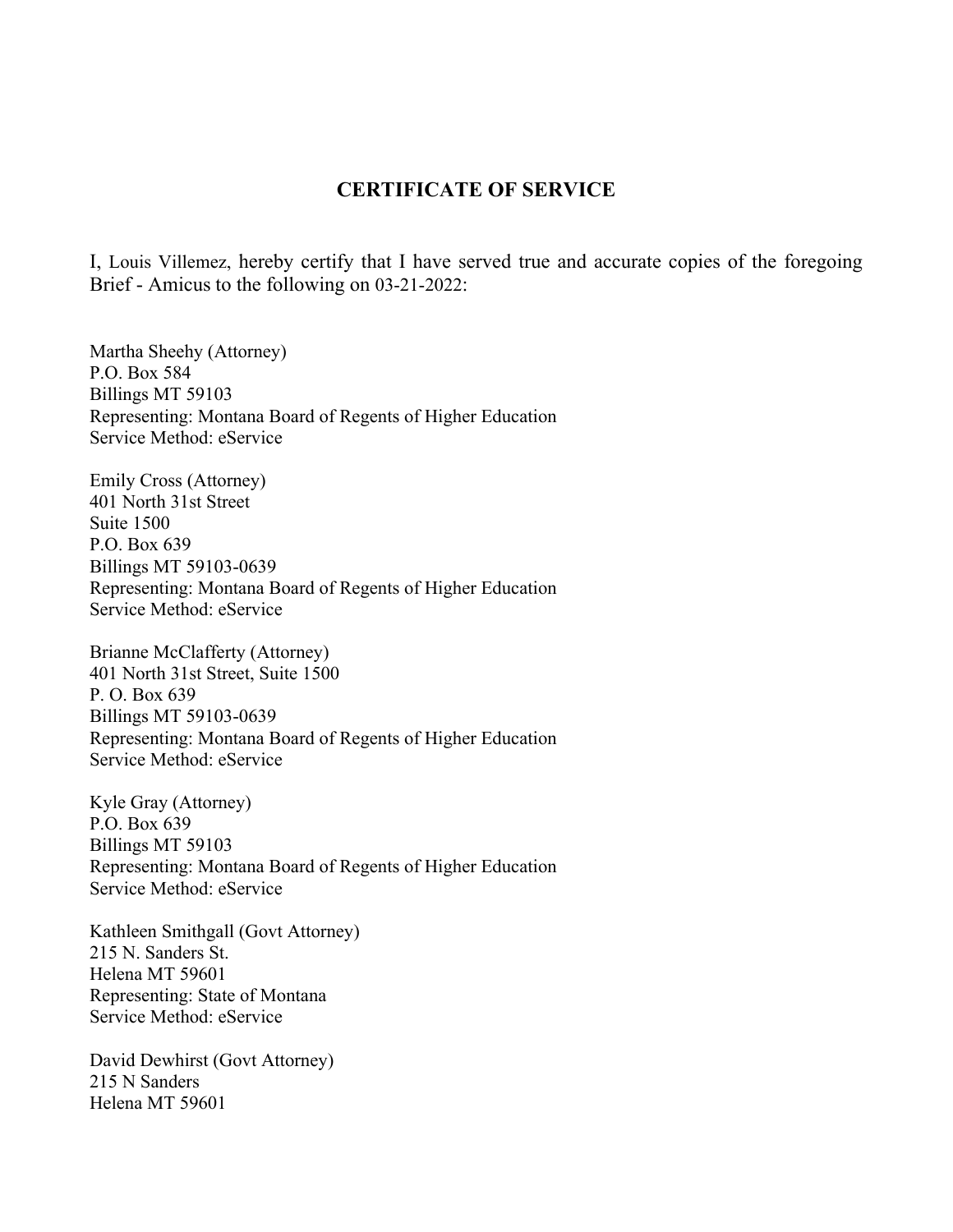Representing: State of Montana Service Method: eService

Quentin Rhoades (Attorney) 430 Ryman St. 2nd Floor Missoula MT 59802 Representing: Montana Shooting Sports Association, Inc., Second Amendment Foundation, Idaho Second Amendment Alliance, Madison Society Foundation, Inc. Service Method: eService

Stephen Overstreet (Attorney) 300 Main Street, Suite 203 Stevensville MT 59870 Representing: Seth Berglee, 80 Legislators Service Method: eService

Palmer Hoovestal (Attorney) 608 Lincoln Rd. West Helena MT 59602 Representing: Western Montana Fish & Game Association Service Method: eService

Logan Olson (Attorney) 9 Wilson Street Flaxville MT 59222 Representing: Daniels County Service Method: eService

James Goetz (Attorney) PO Box 6580 Bozeman MT 59771-6580

Representing: Montana Federation of Public Employees, Montana University System Faculty Association Representatives, Associated Students of the University of Montana, Faculty Senate of Montana State University, Steve Barrett, Robert Knight, Lawrence Pettit, Joy C. Honea, Annjeanette Belcourt, Franke Wilmer, Montana Public Interest Research Group, Ashley Phelan, Joseph Knappenberger, Nicole Bondurant Service Method: eService

Ali Bovingdon (Attorney) 1301 E. 6th Street P.O. Box 200801 Helena MT 59620-0801 Representing: Montana Board of Regents of Higher Education Service Method: E-mail Delivery